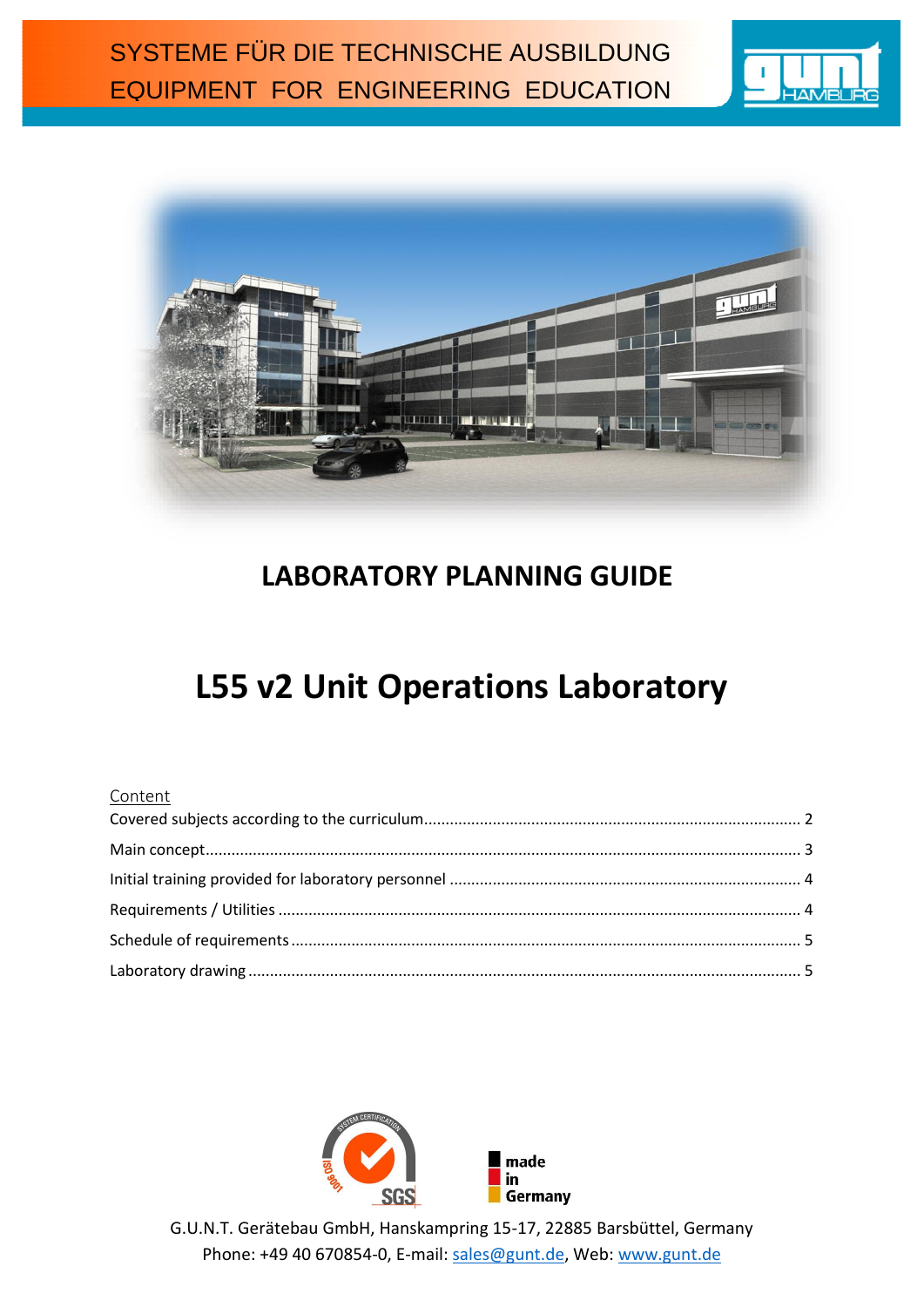

#### <span id="page-1-0"></span>Covered subjects according to the curriculum

Major topics of learning content:

- investigation of diffusion in liquids and gases
- fundamentals of diffusion: Fick's law
- derivation of the calculation formula for the diffusion coefficients for the given experimental conditions
- determination of the diffusion coefficient for the mass transport in gas and in liquid
- investigation of the absorption process during the separation of oxygen from an air flow in a falling film column
- determination of the mass transfer coefficient
- continuous and discontinuous rectification with packed and sieve plate column
	- \* in continuous mode
	- \* in discontinuous mode
	- \* in vacuum mode
	- \* with different reflux ratios
	- \* with different numbers of plates and inlet heights for the feed flow (sieve plate column)
- fundamentals of solid-liquid extraction
- demonstration of solid-liquid extraction as a continuous and discontinuous process
- investigation of 1-, 2- and 3-stage processes
- influence of solvent flow rate and temperature on the extraction process
- influence of extraction material feed rate and extractor revolving speed on the extraction process
- transition of a component from a two-component liquid mixture into a solvent by extraction
- enrichment of transition component in extract by distillation
- evaluation of separation processes via concentration measurement and mass balances
- influence of different experimental options on separation processes
- thermodynamic principles of the wet cooling tower
	- \* changes of state of the air in the h-x diagram
		- \* determination of the cooling capacity
- investigation of the absorption process when separating gas mixtures in a packed column
	- \* determination of pressure losses in the column
	- \* representation of the absorption process in an operating diagram
	- \* investigation of the variables influencing the effectiveness of absorption
- fundamentals of filtration: Darcy's equation
- depth filtration with different bulk solids and suspensions
- cake filtration with different suspensions
- fundamental principle of cooling crystallisation
- investigation of the factors influencing crystal growth: oversaturation and saturation time
- fundamental principle of adsorption and desorption
- investigation of the variables influencing adsorption and desorption
	- \* air flow rates
	- \* air humidity and temperature
	- \* bed height of adsorbent
	- \* depiction of the processes in a h-ω diagram
- fundamental principle of film evaporation for increasing the concentration of temperaturesensitive solutions
	- \* investigation of the variables influencing the solid concentration in the solution
	- \* influence of pressure and feed flow rate on the separating process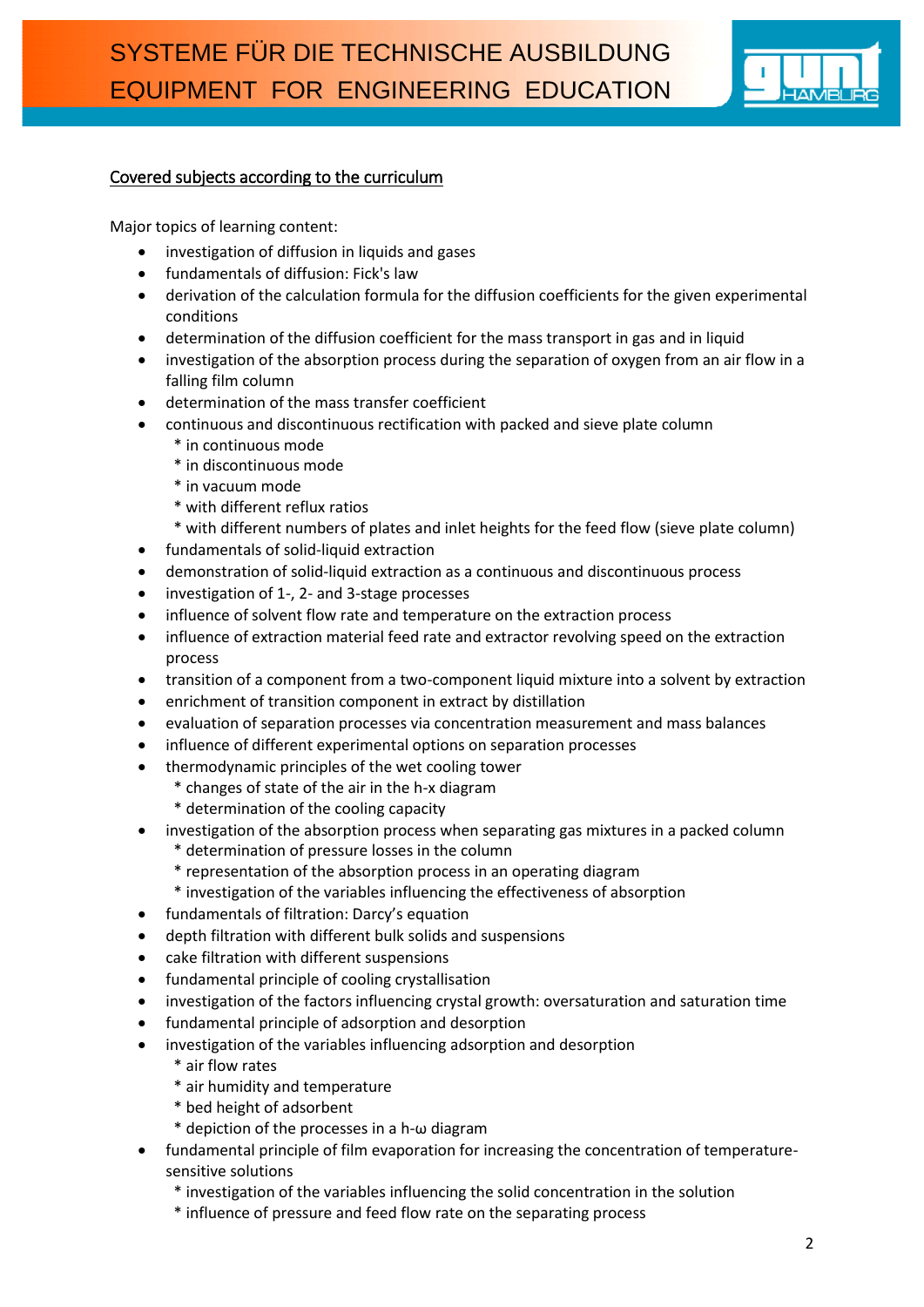

- \* influence of flow rate and pressure of the heating steam on the separating process
- \* investigation of the variables influencing the energy efficiency of the process
- \* energy balances at heat exchangers
- \* system cleaning while installed
- multivariable control: vacuum degassing
- coupled level and pressure control with various controller types
- multivariable control: stirred tank
- level control with
	- \* PI controller
	- \* disturbance feedforward control
- temperature control
	- \* with two-point controller
	- \* with three-point controller (split range)
	- \* with override control
	- \* via motorised valve with position feedback
- cascade control
	- \* level flow rate
	- \* temperature flow rate

#### <span id="page-2-0"></span>Main concept

The laboratory is designed for accommodation of 24 students + 2 laboratory staff:

- 2 4 students form a team and work together at a workstation / training system
- 14 different workstations
- All workstations are floor standing or on a laboratory table
- 7 of the workstations are equipped with a PC
- Each workstation is equipped with a manual containing technical information, basic theory, experiment instructions, evaluation help and safety advice.
- Student teams are scheduled to change workstations from lab session to lab session in order to perform the entire range of experiments within the course duration.
- Average time per experiment: 90 to 120 minutes.

2 workstations for laboratory staff (with PC and internet access)

1 printer for common use

1 cupboard for small parts, consumables, tools, paper etc.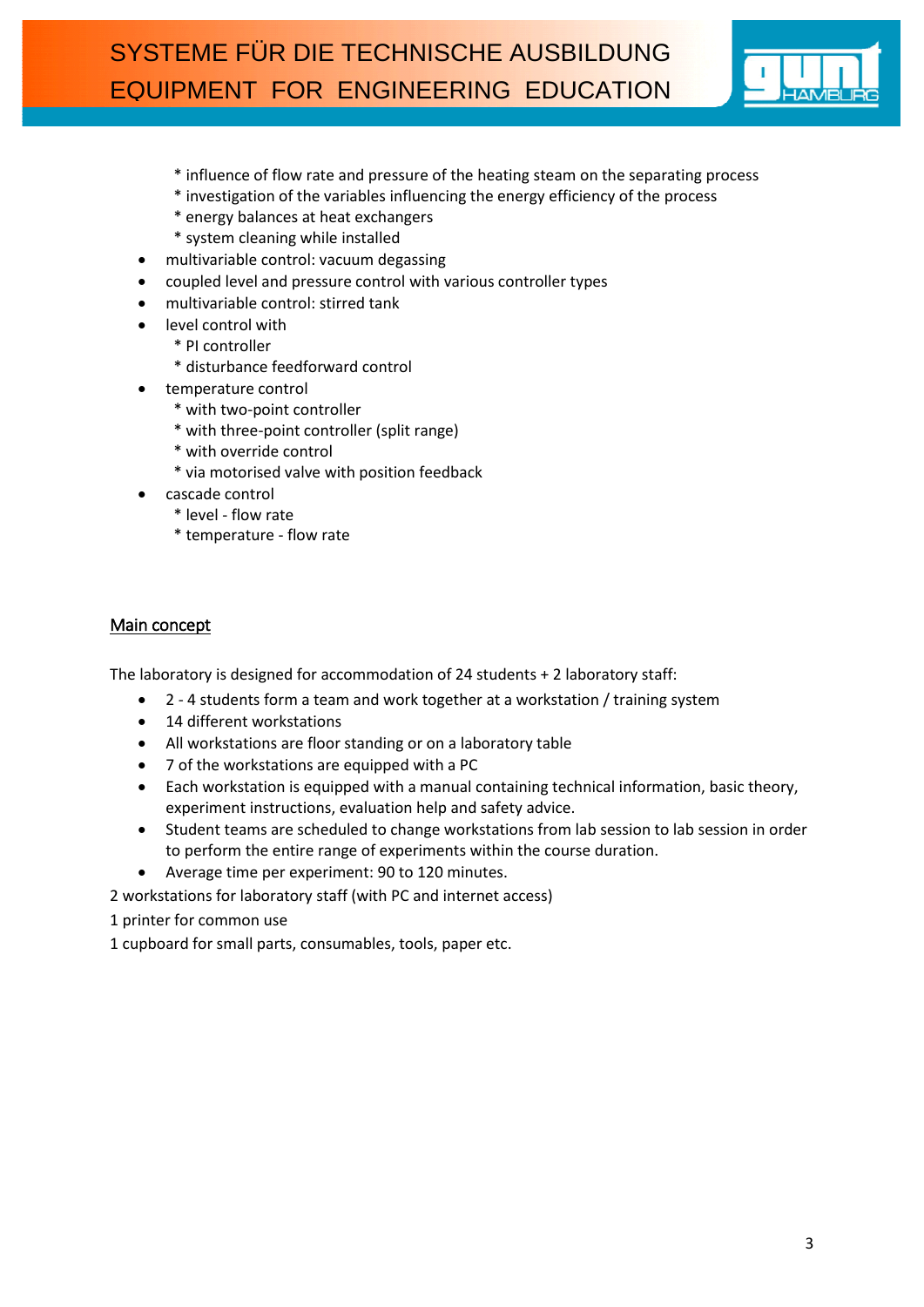

#### <span id="page-3-0"></span>Initial training provided for laboratory personnel

Trainer: Specialized engineer of G.U.N.T. Gerätebau GmbH, Germany. To be conducted immediately after installation and commissioning of the equipment. General topics to be covered for any of the educational systems:

- Basic familiarization with the system.
- Functions and components.
- Overall system configuration aspects.
- Start-up and operational aspects.
- Conduction experiments, including evaluation and calculation.
- Using the system with and without the software (where applicable).
- Trouble shooting and maintenance aspects.
- Hands-on, practical familiarization aspects.
- Seminar participants with the delivered system.
- Details of the manuals.
- Safe operation and preventive maintenance.

#### <span id="page-3-1"></span>Requirements / Utilities

Power supply:

- $\bullet$  230 V / 50 Hz / 1 phase at least 20 power sockets
- $\bullet$  400 V / 50 Hz / 3 phases at least 2 power socket

Water:

- 8 x cold water
- $\bullet$  8 x drain

Others:

- Compressed air
- $\bullet$  CO<sub>2</sub>

Laboratory computer network:

- 2 internet connections for staff
- 7 internet connections for students

Location:

- $\bullet$  Laboratory space min 96 m<sup>2</sup>
- This laboratory could be installed on any floor (e.g. ground floor or  $1^{st}$  floor)